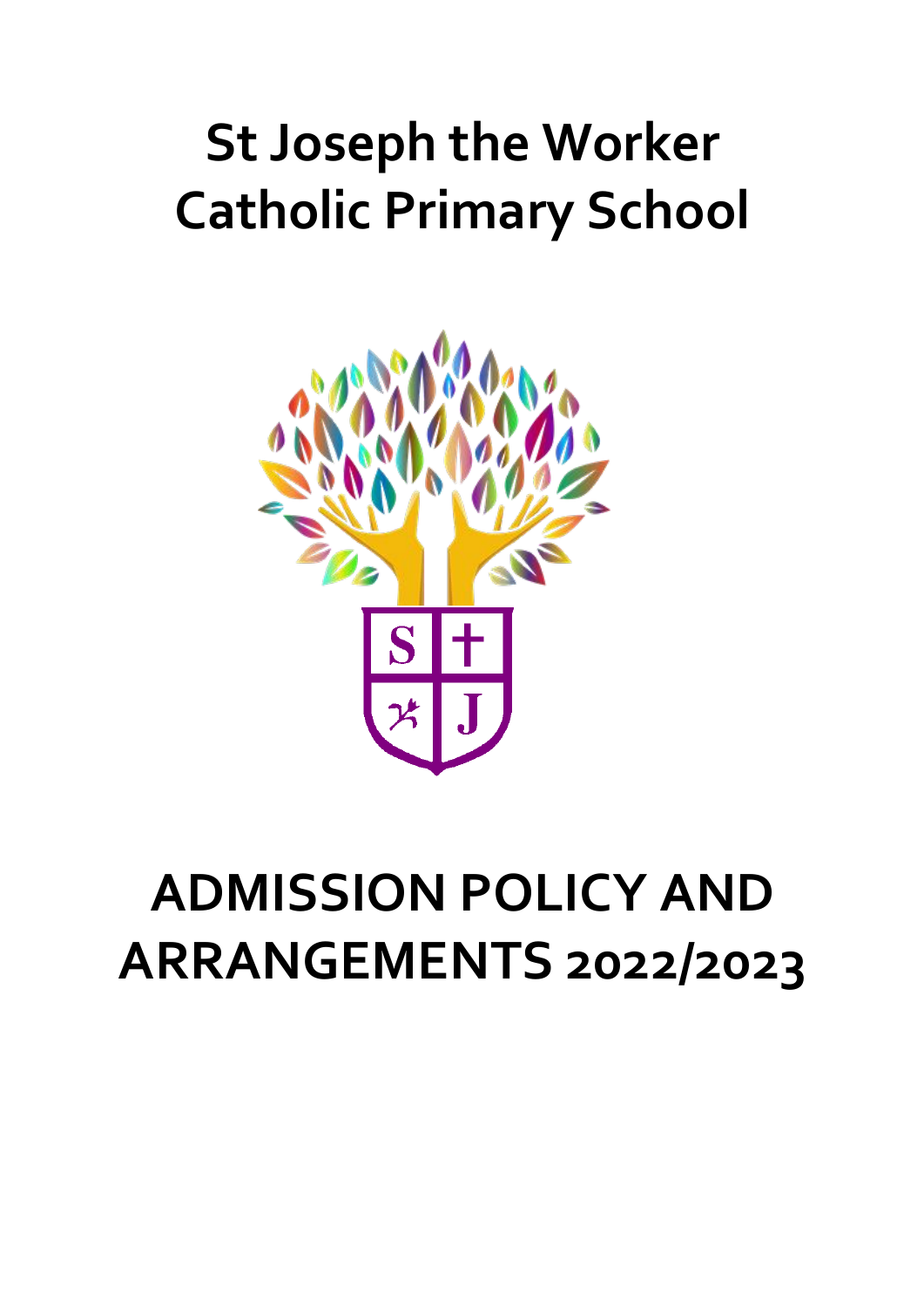## **ST JOSEPH THE WORKER CATHOLIC PRIMARY SCHOOL ADMISSION POLICY AND ARRANGEMENTS 2022/2023**

St Joseph the Worker is a Catholic School under the trusteeship of the Archdiocese of Liverpool. It is maintained by Knowsley Council. As a Voluntary Aided School, the Governing Body is the Admissions Authority and is responsible for taking decisions on applications for admissions. The co-ordination of admissions arrangements is undertaken by the Local Authority. For the school's year commencing September 2022, the Governing Body has set its admissions number at 30.

Our principal role as a Catholic school is to participate in the mission of the Catholic Church by providing a framework which will help children to grow in their understanding of the Good News and in the practice of their faith. The school will help the children develop fully as human beings and prepare them to undertake their responsibilities as Catholic in society. The school asks all parents applying for a place here to respect this ethos and its importance to the school community. This does not affect the rights of parents who are not of the faith of this school to apply for and be considered for a place here.

ADMISSIONS TO THE SCHOOL will be determined by the Governing Body. Parents must complete a Local Authority Preference Form or apply online via the website [www.knowsley.gov.uk/schooladmissions.](http://www.knowsley.gov.uk/schooladmissions) If you wish to have your application considered against that school's faith/denomination criteria then you should **ALSO** complete the Supplementary Form which is available from the school or to download from the Local Authority website. All preferences listed will be considered on an equal basis and, where there are more applications than the number of places available, the following set of OVERSUBSCRIPTION CRITERIA will be applied:

- 1. Looked after children and previously looked after children.
- 2. Baptised Catholic children who have a sibling in the school at the time of admission.
- 3. Baptised Catholic children resident in the parish of St Joseph & St Laurence (the part of the parish formerly referred to as St Joseph the Worker) and Holy Name, Fazakerley.
- 4. Other baptised Catholic children.
- 5. Other children who have a sibling in the school at the time of admission.
- 6. Children from other Christian denominations. Proof of Baptism in the form of a Baptismal Certificate or confirmation in writing that the applicant is a member of their Faith community from an appropriate Minister of Religion is required.
- 7. Children of other faiths. An appropriate Faith Leader would need to confirm in writing that the applicant is a member of their faith group.
- 8. Other children.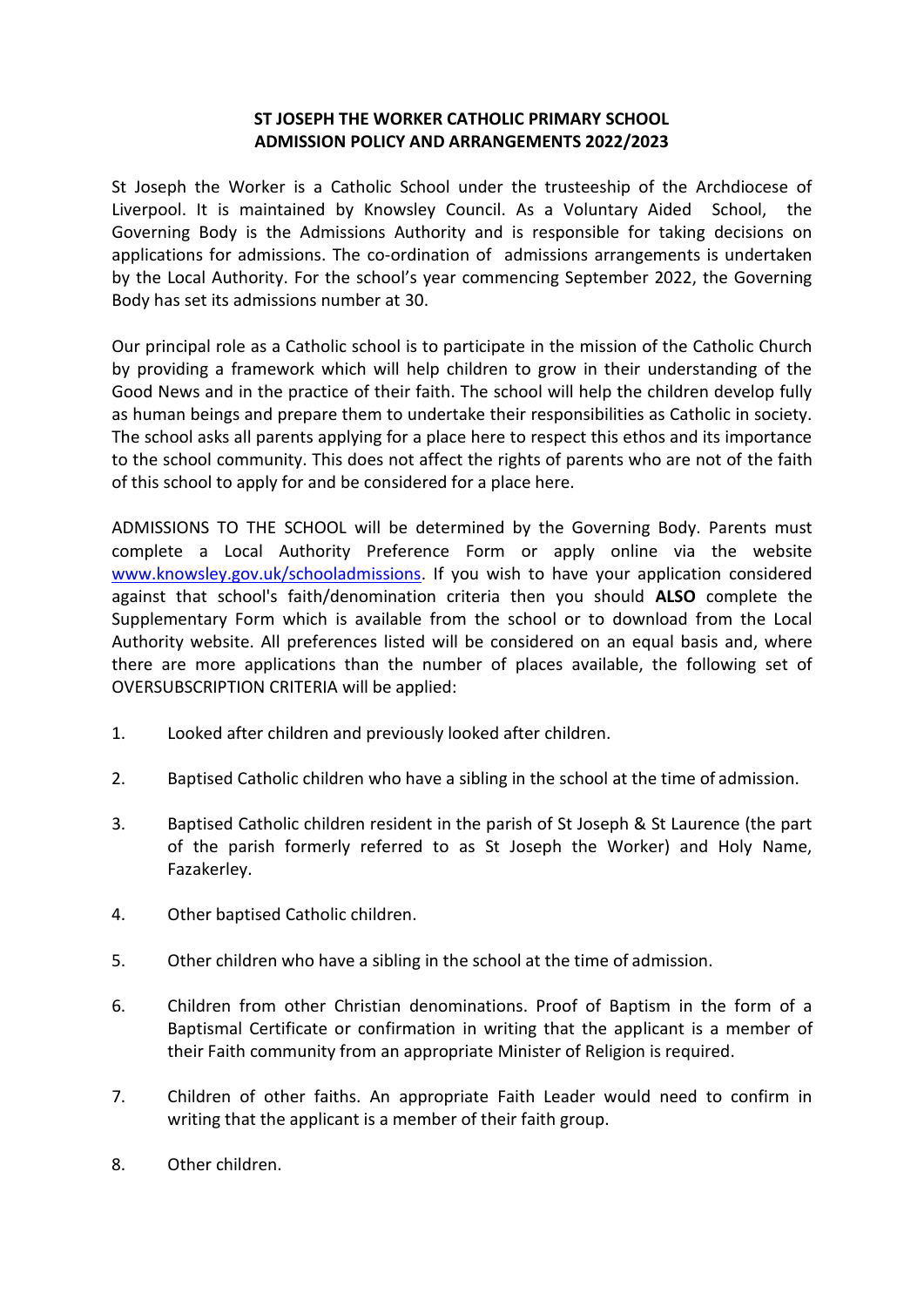If it is not possible to offer places for all applications within any criteria above, then places will be allocated to the children who live nearest to the school. Distance will be measured by the local authority which will carry out straight line measurements ('as the crow flies') using a computerised Geographical Information System (GIS) based on the Local Land and Property Gazetteer (LLPG) data and national grid co-ordinates for the school and home address.

Children with a Statement of Special Educational Needs or Education Health Care Plan that names a school will be offered place without using the admission criteria and will count as part of the school's published admission number.

### **Notes:**

- a. All applications submitted before the national closing date will be considered equally and included in the Local Authority initial allocation of school places. Applications received after the national closing date will be processed in accordance with the Knowsley admissions scheme for schools detailed in the Knowsley admissions information booklets.
- b. A Looked After Child is a child who is (a) in the care of a Local Authority, or (b) being provided with accommodation by a Local Authority in the exercise of their Social Services functions (under section 22(1) of the Children Act 1989. A previously Looked After Child is one who immediately moved on from that status after becoming subject to an adoption, child arrangements order or special guardianship order.
- c. All applicants are required to complete a Supplementary Information Form (SIF) in order to provide faith information if they wish their child to be considered within a faith criterion of the oversubscription policy. The SIF should be completed in addition to the home LA application form (preference form) and returned directly to the school by the closing date of 15 January. Applicants who complete a school SIF but do not name the school on the LA common application form will be disregarded. Applicants who do not complete a SIF will still be considered for a place in the school but cannot be considered as a faith applicant.

## **Definition of a Baptised Catholic**

For a child to be considered as a Catholic evidence of a Catholic Baptism is required.

A Baptised Catholic can also be defined as one who has been baptised by the Rites of Baptism of one of the various Churches in communion with the See of Rome (cf Catechism of the Catholic Church 1203). Written evidence of this baptism can be obtained by recourse to the Baptismal Registers of the church in which the baptism took place.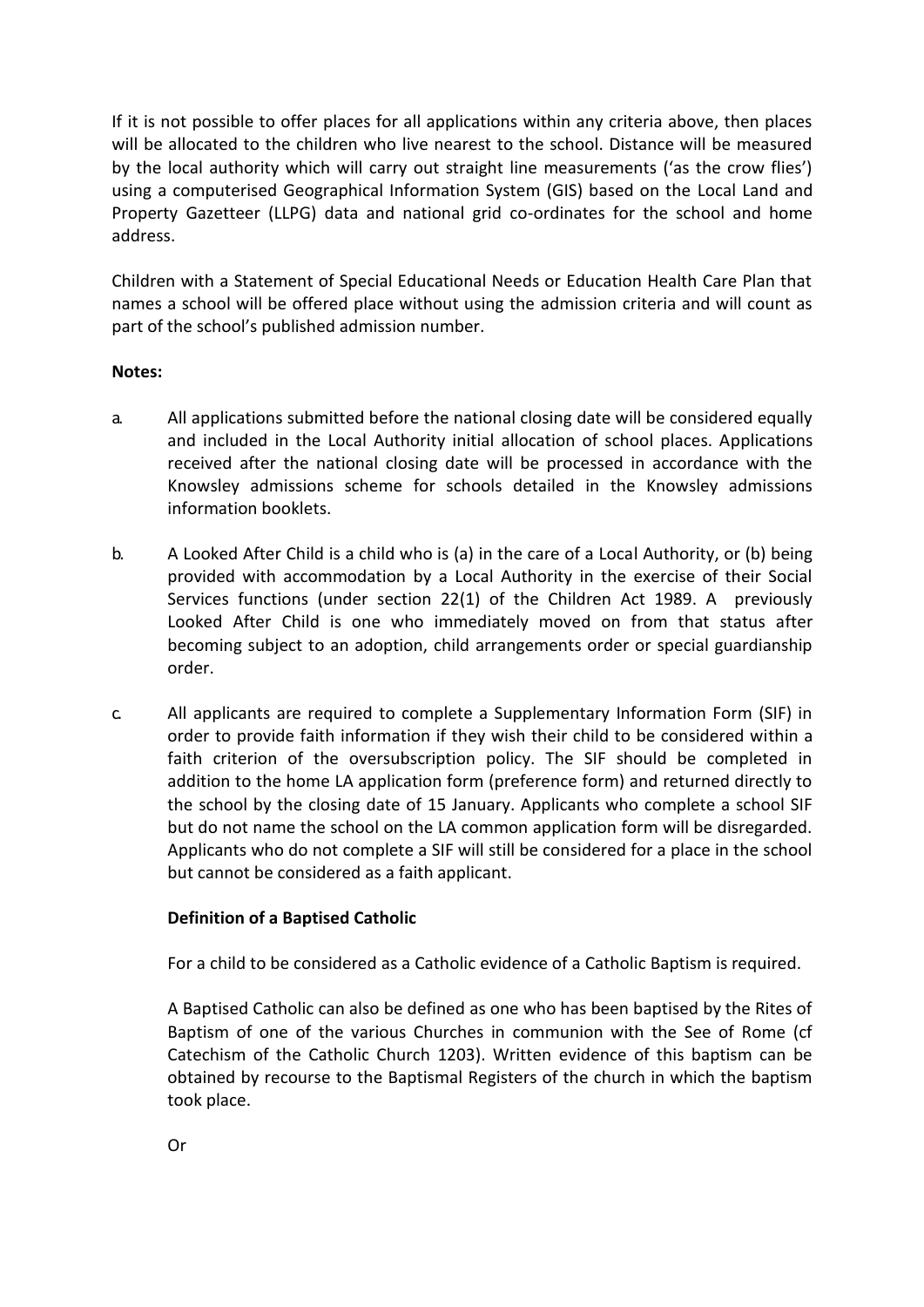A person who has been baptised in a separate ecclesial community and subsequently received into full communion with the Catholic Church by the Rite of Reception of Baptised Christians into the Full Communion of the Catholic Church. Written evidence of their reception into full communion with the Catholic Church can be obtained by recourse to the Register of Receptions, or in some cases a sub-section of the Baptismal Registers of the Church in which the Rite of Reception took place.

The Governing Body will require written evidence in the form of a Certificate of Reception before applications for school places can be considered for categories of 'Baptised Catholics'. A Certificate of Reception is to include full name, date of birth, date of reception and parent(s) name(s). The certificate must also show that it is copied from the records kept by the place of reception.

Those who have difficulty obtaining written evidence of baptism for a good reason, may still be considered as baptised Catholics but only after they have been referred to the parish priest who after consulting with the Episcopal Vicar, will decide how the question of baptism is to be resolved and how written evidence is to be produced in accordance with the law of the Church.

d. "Children of other Christian denominations" means: children who belong to other churches and ecclesial communities which, acknowledging God's revelation in Christ, confess the Lord Jesus Christ as God and Saviour according to the Scriptures, and, in obedience to God's will and in the power of the Holy Spirit commit themselves: to seek a deepening of their communion with Christ and with one another in the Church, which is his body; and to fulfil their mission to proclaim the Gospel by common witness and service in the world to the glory of the one God, Father, Son and Holy Spirit. An ecclesial community which on principle has no credal statements in its tradition, is included if it manifests faith in Christ as witnessed to in the Scriptures and is committed to working in the spirit of the above. All members of Churches Together in England and of CYTÛN are deemed to be included in the above definition, as are all other churches and ecclesial communities that are in membership of any local Churches Together Group (by whatever title) on the above basis. Other faiths are defined as organisations whose values are based on faith and/or beliefs, which have a mission based on social values of a particular faith.

Other faiths are defined as organisations whose values are based on faith and/or beliefs, which have a mission based on social values of a particular faith.

- e. Home address is considered to be the address where the child normally lives. Applicants should not state a childminder's or other relative's address. It may be necessary to carry out checks to confirm addresses given are genuine and parents may therefore be asked to provide documentary evidence of their child's home address.
- f. Sibling is defined in these arrangements as full, half or brother or step-brothers and sisters, adopted and foster brothers and sisters who are living at the same address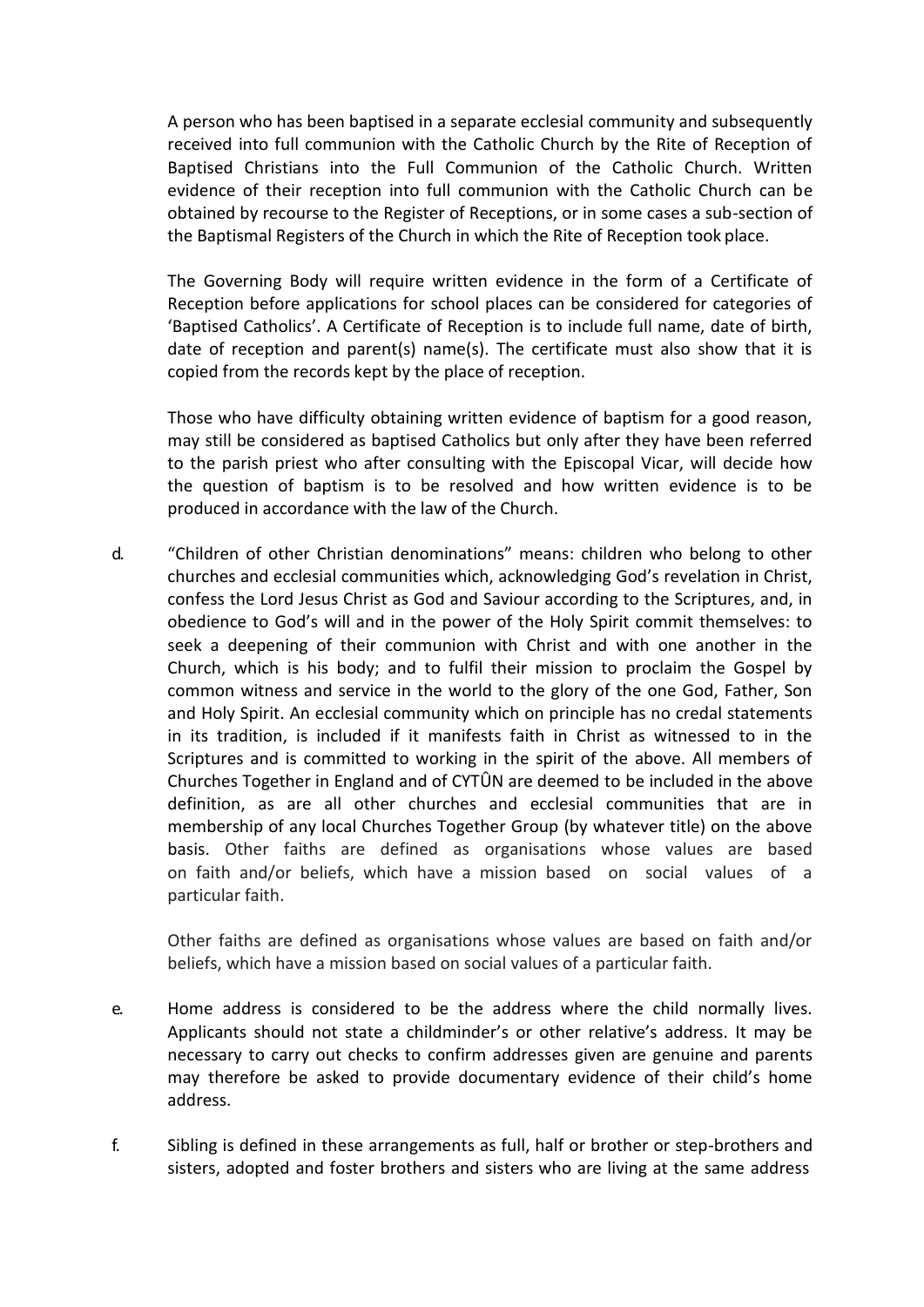and are part of the same family unit. This does not include cousins or other family relationships.

- g. A waiting list for children who have not been offered a place will be kept and will be ranked according to the Admission Criteria. The waiting list does not consider the date the application was received or the length of time a child's name has been on the waiting list. This means that a child's position on the list may change if another applicant is refused a place and their child has higher priority in the admissions criteria. The waiting list will be retained until at least the end of December of the relevant year of the admissions process.
- h. For 'In Year' applications received outside the normal admissions round, if places are available they will be offered to those who apply. Direct application to the school can now be made under this heading. If there are places available but more applicants than places then the published oversubscription criteria for the relevant year group will be applied. A waiting list for those who have not been offered a place will be kept until the end of the relevant academic term.
- i. If an application for admission has been turned down by the Governing Body, parents can appeal to an Independent Appeals Panel. Parents must be allowed at least twenty school days from the date of notification that their application was unsuccessful to submit that appeal. Parents must give reasons for appealing in writing and the decision of the Appeals Panel is binding on the Governors.
- j. The Governing Body reserve the right to withdraw the offer of a school place where false evidence is received in relation to the application.
- k. It is the duty of governors to comply with regulations on class size limits at Foundation Stage and Key Stage One. The Governing Body may exceed the regulations for twins and children from multiple births where one of the children is the  $30<sup>th</sup>$  child admitted. This also applies to in-year applicants who are looked after/previously looked after, children of UK service personnel or children who move into the area for whom there is no other school available within a reasonable distance.
- l. Parents of children who are offered a place at the school before they are of compulsory school age can defer their child's entry until later in the school year or until their child reaches compulsory school age in that school year.

Parents can make a request to the Headteacher that the date their child is admitted to school is deferred to later in the school year. However, an application must be made for a place for the relevant September intake and the child has to start school before the end of that school year.

Where entry is deferred, the school will hold the place for that child and not offer it to another child during the remainder of the school year.